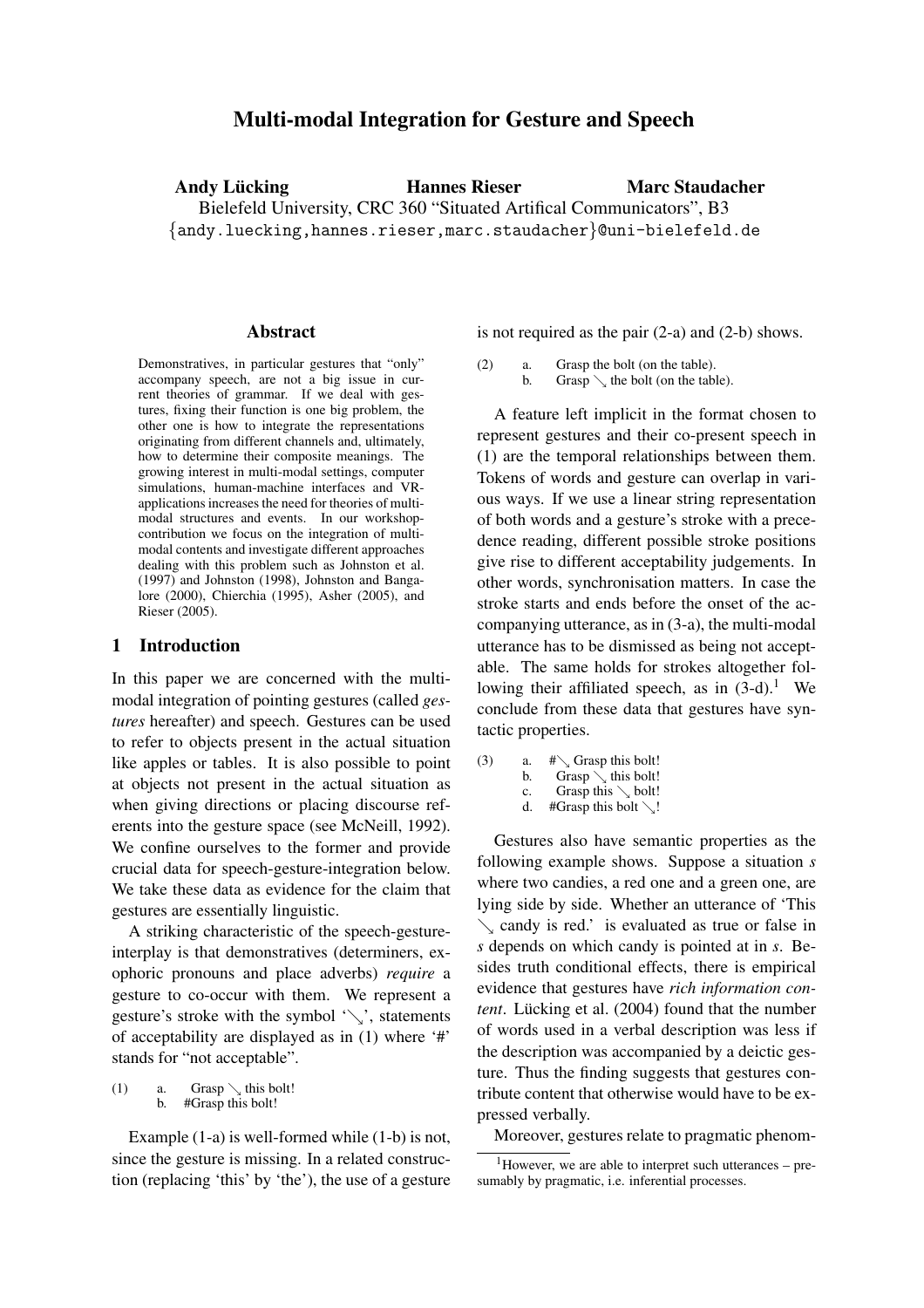ena. For example, it is not possible to substitute a verbal constituent for a deictic gesture in a *null context*, as in (4):<sup>2</sup>

(4) #He grasps  $\searrow$ .

Note that example (4) can be rendered acceptable if a suitable object can be *accommodated*. Such a multi-modal utterance is also acceptable if it is uttered in a suitable context. For example, suppose a combat of gladiators in a Roman arena. The emperor decides whether they will live or die by pointing at them and (presumably) uttering (5-a) or (5-b), respectively. Given the supposed context, the utterances are acceptable.

(5) a. 
$$
\sqrt{missum!}
$$
 (off he go!)  
b.  $\sqrt{u}$  *jugula!* (cut his throat!)

In dialogues, a gesture can be used to realize a dialogue move. In (6) a piece of conversation between A and B is given, where B's gestural answer is acceptable. Its acceptability seems to be parasitic on the structure of question-answer-pairs and Gricean maxims.

(6) A: Where is the salt?  $B: \diagdown$ 

So, since gestures have syntactic, semantic, and pragmatic properties, they are just like words.

## **2 Interface Problems**

If gestures are essentially linguistic, (formal) linguistic theories should account for them. From this point of view, current theories have a descriptive and explanatory gap and are in this sense deficient. Consequently, something new has to be taken account of. How shall we theorize? – In this section we discuss some *interface problems*.

The first point, however, relates to *theory change positions*. The question is whether a new kind of theory is required or an existing theory should be extended. Different answers are possible.

The *syntax enhancer* proposes a multi-modal theory not differing substantially form current ones. The enhancer thinks that syntax should be changed in such a way that gestures are accounted for, and then looks for changes in semantics and pragmatics.

In opposition, the *syntax radical* proposes to develop a new kind of a multi-modal theory differing from the current ones in a substantial way. Properties of current theories need not be preserved. The radical thinks current syntax should be replaced by a new kind which can account for gestures from the outset and then looks for an apt semantics and pragmatics.

The *pragmasemantics enhancer* has the same attitude towards a multi-modal theory as the syntax enhancer has. However, he thinks that gestures should be accounted for in semantics and pragmatics as opposed to syntax. The enhancers seem to be more conservative than the radical.

Each position has its price. By regarding gestures as linguistic, we change our existing concepts, notably some overly restrictive *concept of meaning*. Meaning is then no longer that which is or can be said but something else. A gesture cannot properly be "said". However, it seems that the richer concept of meaning still shares many properties with the traditional one.

The first problem relates to a consequence of the different positions, namely to the *point of integration*. The syntacticians propose either to approximate gestures to some existing linguistic category or to propose a new one for which combination rules are stated. The pragmasemanticists, on the other hand, will say that gestures are part of the linguistic context which is used to interpret an utterance. So, integration is some kind of syntactic combination (e.g. multi-modal subcategorization) and/or context-dependence.

The second problem relates to *descriptive adequacy*. There is an important difference between describing mono-modal information and multimodal data. The former, e.g. speech, has a temporal order in such a way that for every two information bits one precedes the other. There are no overlap- or part-of-relations. In contrast, the information bits of the latter allow for such relations since the data is distributed across the different channels (such as sound and vision). Should an adequate description of multi-modal data take care of this? – This depends on the description's aim. For example, if an agent system is developed, multi-modal output planning might be important. Then questions of timing matter and, arguably, time should be explicitly represented. If the aim is doing semantics, however, only as much description is required as to describe the correct

<sup>2</sup>However, some readers might have different intuitions. We would like to point out that its acceptability might be due to the valence of the transitive verb predicting an argument at the level of its logical form which might be linked to  $\searrow$ .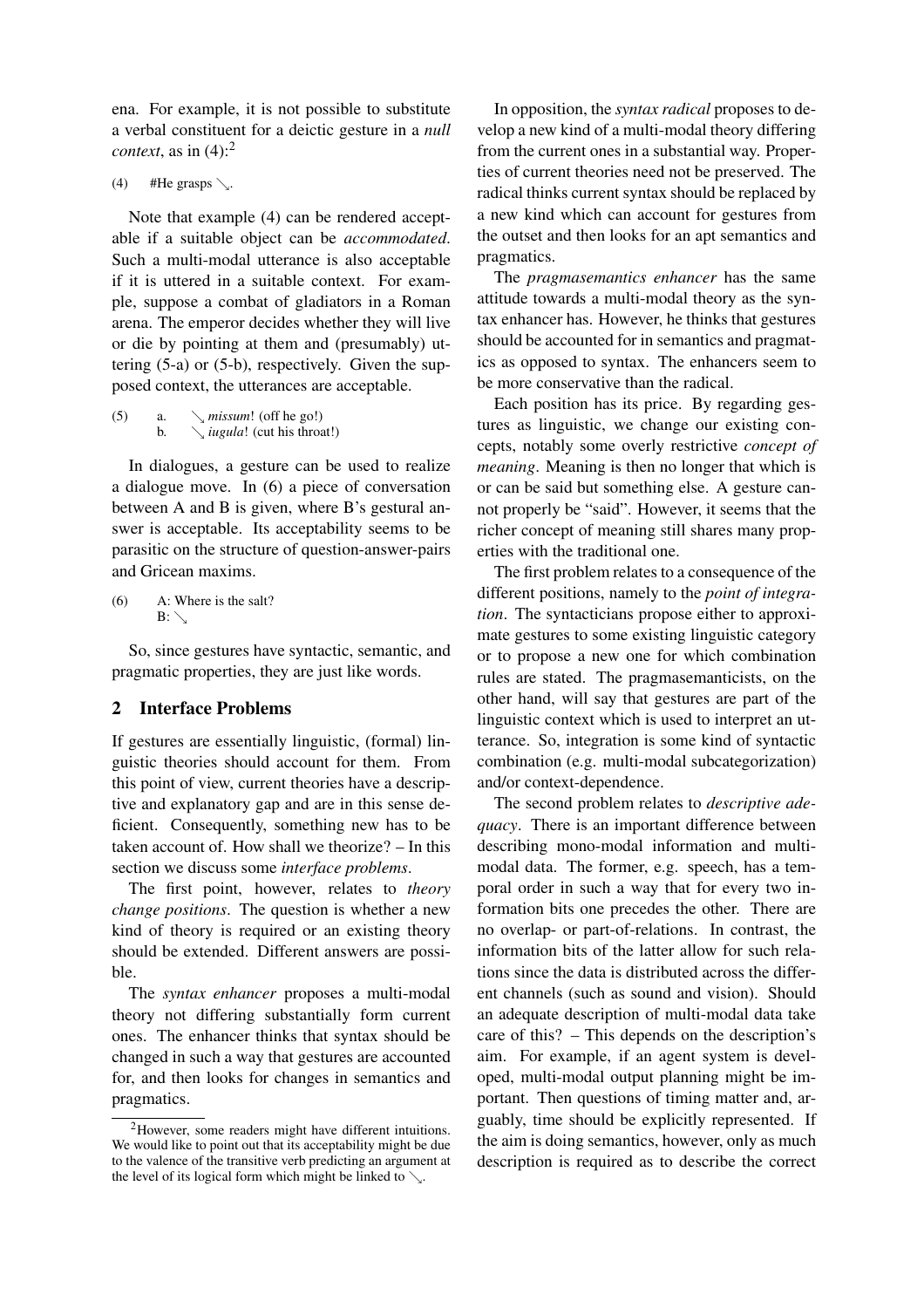satisfaction conditions. In this paper we take a linguistic view on the matter and have chosen a linear representation.

A related problem is the *linearization problem*. The question is whether all data descriptions have to linearize in the sense that the information bits in the representation have to be in a linear order. It seems to us that, when doing semantics in a typelogical-style, the data must always be linearized since every information bit in the representation can only be either a functor or an argument.The point is illustrated by the algebraic set-up of multimodal integration below (*tr* is a translation mapping speech *S* and gesture *G* data to a type-logical intermediate-language *IL*. *IL* is interpreted by *I* in the semantics *M*.):

$$
\begin{array}{c}\nS \\
\hline\n\vdots \\
G\n\end{array}
$$

The fourth problem relates to *constructability*. It consists in providing a construction mechanism for logical forms of multi-modal utterances. If we have semantic aims, we want to have a systematic means to extract the right forms from multimodal utterances. It should be possible to construct the intended logical form. Though, depending on the theory change position, what is needed can be quite different.

#### **3 Approaches to integration**

Having covered the ground for a review, we quickly chart out the proposals. A summary of the approaches is presented in Table 1.

## **3.1 Johnston et al. HPSG (1997, 1998)**

In course of the (military) software engineering project QuickSet, Johnston et al. (1997) developed an architecture that integrates input coming on different channels by means of unification of typed feature structures. The system provides a multimodal interface allowing its user to give directives simultaneously by voice (speech) and pen (gesture) input. Both speech and gesture are assigned attribute-value matrix (AVM) representations by speech and gesture recognizers. Since a conventional HPSG grammar is merely extended to account for multi-modal utterances, it is an approach of a syntax enhancer.

Users interacting with the QuickSet system can point (at *X*) and by doing so they introduce a certain point in space represented as a latitudelongitude coordinate pair. This locational function of pointings is captured in the following representation showing that the semantics (content) of an object of category (cat) *spatial gesture* is a definite point in space:

| $\sqrt{\cot x}$ : | spatial_gesture                                                                                                                           |  |
|-------------------|-------------------------------------------------------------------------------------------------------------------------------------------|--|
|                   | $\left[\text{content}: \left[\begin{matrix} \text{fsType}: \text{point} \\ \text{coord}: \text{ latalog(x,y)} \end{matrix}\right]\right]$ |  |

The AVM-grammar formalism rests on a *multimodal chart parser*. A multi-modal chart extends a conventional chart in that the former covers channel-crossing edges defined in terms of sets of identifiers of gestural (g) and speech (s) terminals:



Possible multicharts: multichart 1:  $\{ [s, 0, 1], [g, 3, 4] \}$ <br>multichart 2:  $\{ [s, 1, 2], [g, 3, 4] \}$  $\{ [s,1,2], [g,3,4] \}$ . . .

The basic rule allowing to "bridge" between the modalities is the *basic integration scheme*:



The AVM for the integration scheme is stated very closely to a CFG-rule of the form lhs  $\rightarrow$  rhs; the right-hand side (rhs) is made up of two constituents, namely dtr1 and dtr2. Thus, mapping the rule to a tree, they are the daughters of their mother constituent on the rule's left-hand side (lhs). The rhs-part of the AVM-structure is made up of a verbal located command (*loc comm*; in QuickSet this can be, *e. g.*, "sandbag wall") and a spatial gesture. The gesture determines the location value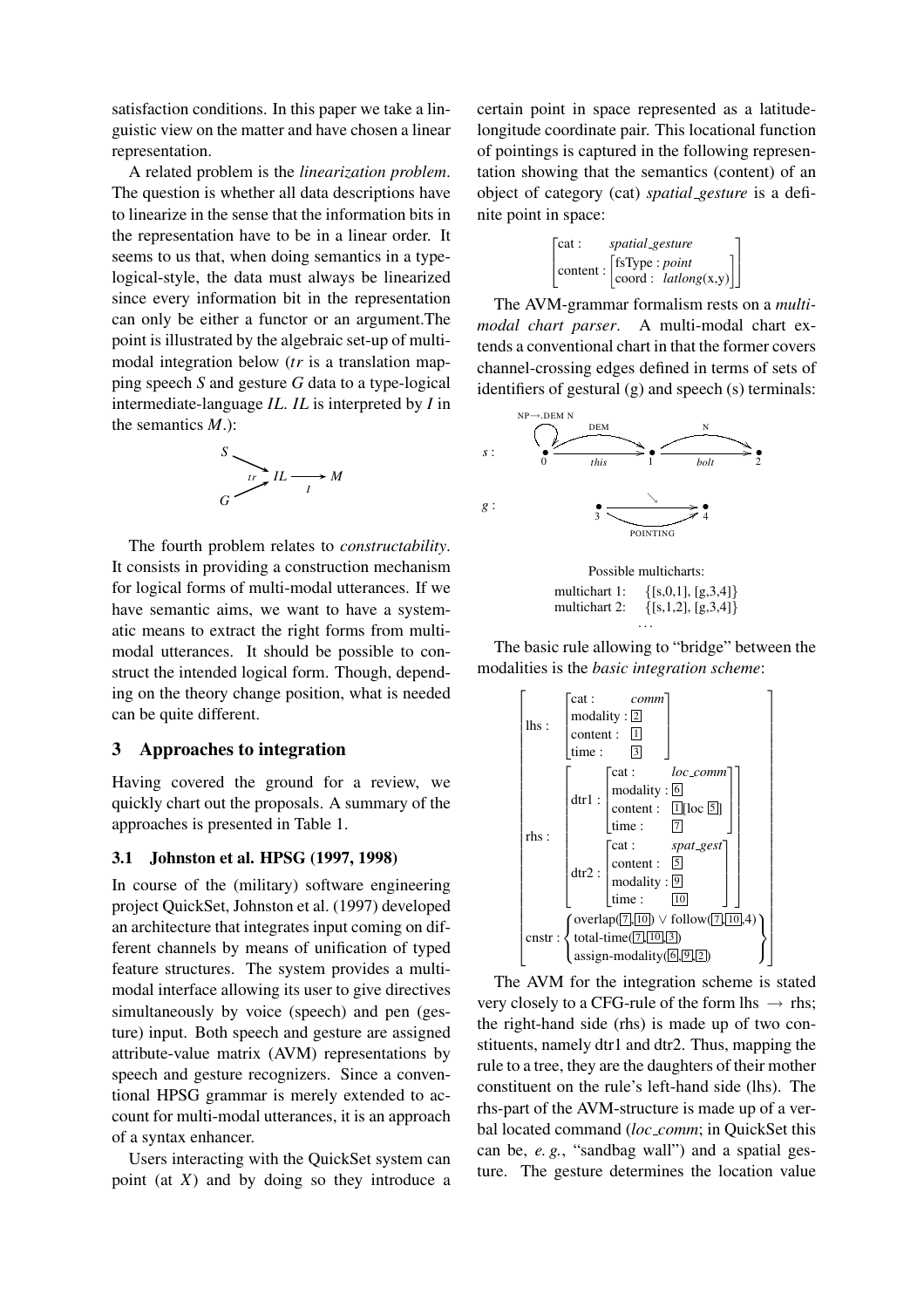|                  | <b>Johnston</b>  | Johnston and      | Chierchia (1997)   | Asher SDRT (2005)          | Rieser LTAG (2005)       |
|------------------|------------------|-------------------|--------------------|----------------------------|--------------------------|
|                  | HPSG et al.      | <b>Bangalore</b>  |                    |                            |                          |
|                  | (1997, 1998)     | <b>FSM (2000)</b> |                    |                            |                          |
| Motiva-          | Human            | Human             | Anaphora,          | Anaphora,                  | Extended use of          |
| tion             | Computer         | Computer          | context-dependent  | anchoring of deictic       | language, meaning,       |
|                  | Interaction      | Interaction       | <b>Quantifiers</b> | <b>NPs</b>                 | gestures as signs        |
| <b>Type of</b>   | Syntax,          | Syntax,           | Semantics, formal  | Semantics, formal          | Syntax, semantics,       |
| theory           | semantic         | semantic          | pragmatics         | pragmatics                 | pragmatics               |
|                  | representation   | representation    |                    |                            |                          |
| <b>Type of</b>   | Constraint-based | <b>CFG</b>        | $\qquad \qquad$    |                            | <b>LTAG</b>              |
| gram-            | (HPSG)           |                   |                    |                            |                          |
| mar              |                  |                   |                    |                            |                          |
| <b>Pointing</b>  | AVM-structure    | Object            | Pragmatic indices  | <b>Externally</b> anchored | Set of object constants  |
| repre-           | for locations    | constants         |                    | discourse referent         |                          |
| senta-           |                  |                   |                    |                            |                          |
| tion             |                  |                   |                    |                            |                          |
| Point of         | Pointing         | Nouns,            | Semantically       | Presuppositional           | Extended valence of      |
| integra-         | introduced via   | translation to    | underspecified     | SDRS.                      | relations in             |
| tion             | subcategoriza-   | semantics         | quantifier         | underspecified             | multi-modal interface    |
|                  | tion             |                   | representation     | discourse relation         |                          |
| <b>Strengths</b> | Multi-modal      | Highly            | local extension of | Pointing in dialogue       | Speech and gesture       |
|                  | chart parser     | efficient FSM     | existing theory    |                            | interaction in interface |
|                  |                  | parser            |                    |                            |                          |
| Weak-            | Restricted       | No linguistic     | No syntactic       | No syntactic gesture       | No general mechanism     |
| nesses           | grammar, little  | motivation,       | gesture            | representation             | to build interface from  |
|                  | linguistic       | hardly            | representation     |                            | standard grammar         |
|                  | motivation       | extendible        |                    |                            |                          |

Table 1: Cluster of Approaches to Multi-modal Integration

of the word's content. The mother structure (lhs) then is a complete multi-modal command. The cross-channel integration is constrained by a set of restrictions given as the value of the feature cnstr (short for constraints). Most notably, *cooccurrence constraints* are expressed as temporal requirements, see the use of tags  $\boxed{7}$  and  $\boxed{10}$ .

As it stands, the basic integration scheme licenses only multi-modal structures that consist of a speech portion and exactly one accompanying gesture. A more general framework that corrects this limitation is the extension given by Johnston (1998) where integration is handled via multimodal subcategorization, analogous to the (lexicalist) treatment of complementation in HPSG. To this end, a new feature sbct (for subcat) is introduced whose elements can be recursively discharged by a *subcat combination scheme*, a generalized version of the basic integration scheme. Leaving the restricted QuickSet grammar but still remaining in the spirit of the grammar of Johnston and colleagues, the feature sbct can be used to capture that demonstratives require a co-occuring pointing gesture. A determiner like "this" is incomplete, that is, being of category *sub dem*, unless it combines with the subcategorized gesture to build a proper AVM of category *dem*, as licensed by the subcat combination scheme. Applied to the example sentence "*Grasp this*  $\setminus$  *bolt!*", the "*this*  $\setminus$  "-part gets modelled as follows:



The demonstrative has a locational "gap" that gets filled by the gesture it subcategorizes for. The complete sentence is then projected as usual.

## **3.2 Johnston and Bangalore FSM (2000)**

Johnston and Bangalore (2000) propose a multimodal context-free grammar (CFG) to handle integration. Their parser implementation uses wellunderstood finite-state techniques.<sup>3</sup> Moreover, the translation to logical form is a product of concatenation. Thus, it is simple and highly efficient. As will become apparent, the position taken by this approach is the one of a syntax radical.

The multi-modal input, speech and gesture, is assumed to be distributed across different chan-

<sup>&</sup>lt;sup>3</sup>Thus only the regular part of the CFG may be used.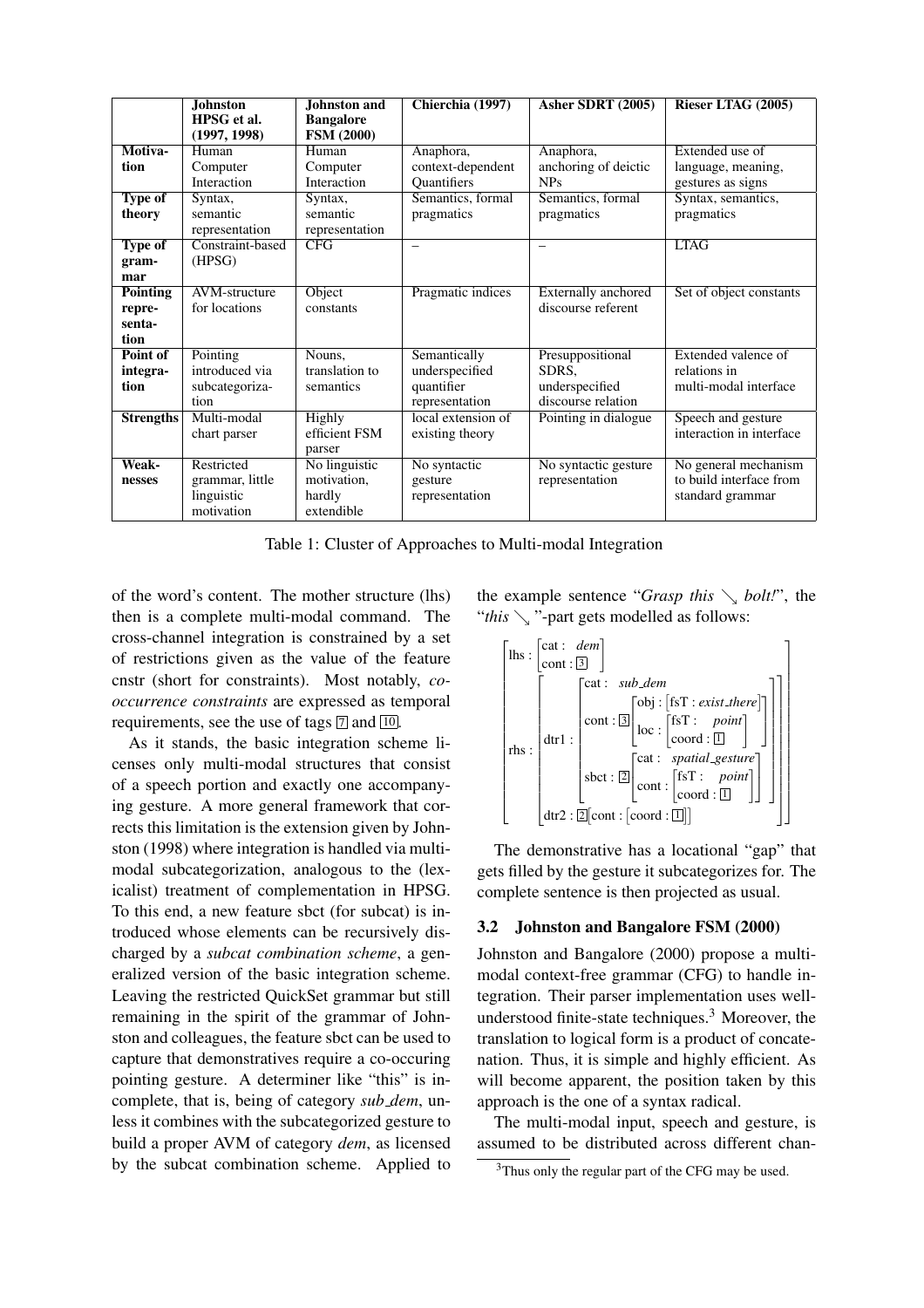nels. In order to use (mono-modal) context-free techniques, the reading of symbols in different channels is regarded as a single read operation of a complex, structured symbol. Each part of the structure relates to a symbol in a channel.

A *multi-modal CFG* is a tuple  $\langle N, T, P, S \rangle$  where *N* is the set of *nonterminals* such as S, V or NP. *T* is the set of *terminals* of the form *W* :*G*:*M* where *W* denotes a verbal symbol (e.g. 'bolt'), *G* denotes a gesture symbol (e.g. '\') and *M* denotes a meaning expression, *e. g.* '*bolt*('.<sup>4</sup> All symbols of *W*, *G* and *M* are elements of the symbol alphabets  $\Sigma_W$ ,  $\Sigma_G$  and  $\Sigma_M$ , respectively. Each alphabet contains the empty element  $\varepsilon$ . A special feature of the gesture alphabet  $\Sigma_G$  is that it consists of two disjunct subsets: One subset contains all gesture symbols, the other one contains all event symbols. As usual, *P* is the set of *productions* and *S* denotes the start symbol. Other notions such as *derivation* are the standard ones for CFG.

Gesture symbols and event symbols have different roles. An occurrence of the former indicates the presence of a gesture whereas the occurrence of the latter is used as a reference to entities referred to by a gesture. These event symbols label buffer elements of a finite buffer. The buffer is used to keep track of all assignments between gesture occurrences and the entities referred to by those gestures.

Using a modification of the sample grammar provided by Johnston and Bangalore (2000), the structure of (1-a) is:



The ENTRY node triggers the buffer mechanism which assigns *e*<sup>1</sup> a name of the entity referred to by the gesture occurrence, *e. g. ob j*1. The meaning string  $grasp([bolt(e_1)])$  is constructed by a top-down/left-to-right traversal through the tree. It is the result of the concatenation of the *M*-parts of every traversed terminal.

We think that their proposal is highly interesting to produce efficient parsers. However, it doesn't seem to be a good way to write *linguistically mo-* *tivated grammars*. For example, sentences S also contain a verbal  $\varepsilon$  symbol. N is assigned a branching structure with ENTRY as its right node, and so on. Due to these *ad hoc* structures, the grammar is not easily extendible. The translation to logical forms is weird. There is no basic translation for 'this'. Basic translations for most syntactic expressions are not well-formed semantic expressions, *e. g.* '*bolt*(' or ')'. Thus it fails to be admissible on any standard account of semantic translation. For the same reason, an incremental interpretation is not possible.<sup>5</sup> Last but not least, using the "tape"-metaphor of automata theory, accumulation of gesture symbols on the tape leads to difficulties. Consider the unacceptable example (3-a). Since the gesture symbol is already on the tape, the N rule can be applied and thereby (3-a) is licensed by the grammar for (1-a).

#### **3.3 Chierchia (1995)**

Chierchia sketches a way to handle multi-modal integration in his renowned book *Dynamics of meaning* (Chierchia, 1995). He proposes to modify the translation of definites of the form *the N* to account for indexically used definites. Since he uses no syntactic representation for gestures and extends grammar conservatively, he is a pragmasemantics enhancer.

He locates the place where one should modify in the *representation of definites*. 6 In a first take he views a definite as a (partial) function from properties (represented as sentential functions) to the unique object that satisfies them, if there is such an object. He does so by introducing them formally as iota-terms of the form  $\iota x \phi$  with the following semantics: If *x* is of type *e* and  $\phi$  is of type *t*, then  $\llbracket x \phi \rrbracket^g = u$ , where *u* is the unique object such that  $[\![\phi]\!]^{g[x/u]}$ , otherwise  $\bot$  (read as "undefined").

However, a sentence like 'You, grasp the bolt.' being translated as  $grasp(vou,txbolt(x))$  has an infelicitous use when the iota-term property is not satisfied. Chierchia's remedy is to analyse such utterances as utterances of the sentence 'You, grasp the bolt pointed at.' or 'You, grasp the bolt we are looking at.' which are translated as  $grasp(vou, \iota x(R(o, y, x) \wedge bolt(x)))$  and  $grasp(vou, \iota x(R(v, x) \wedge bolt(x)))$ , respectively. In the translations *o* designates a location and *y* the speaker. The predicate *R* is interpreted as *is*

<sup>&</sup>lt;sup>4</sup>The meaning expression is indeed written as b-o-l-t-left parenthesis.

<sup>5</sup>Arguably, it is possible using Lambda-terms.

 $6$ Note that the presentation of Chierchia's approach is simplified in that no possible world semantics is used.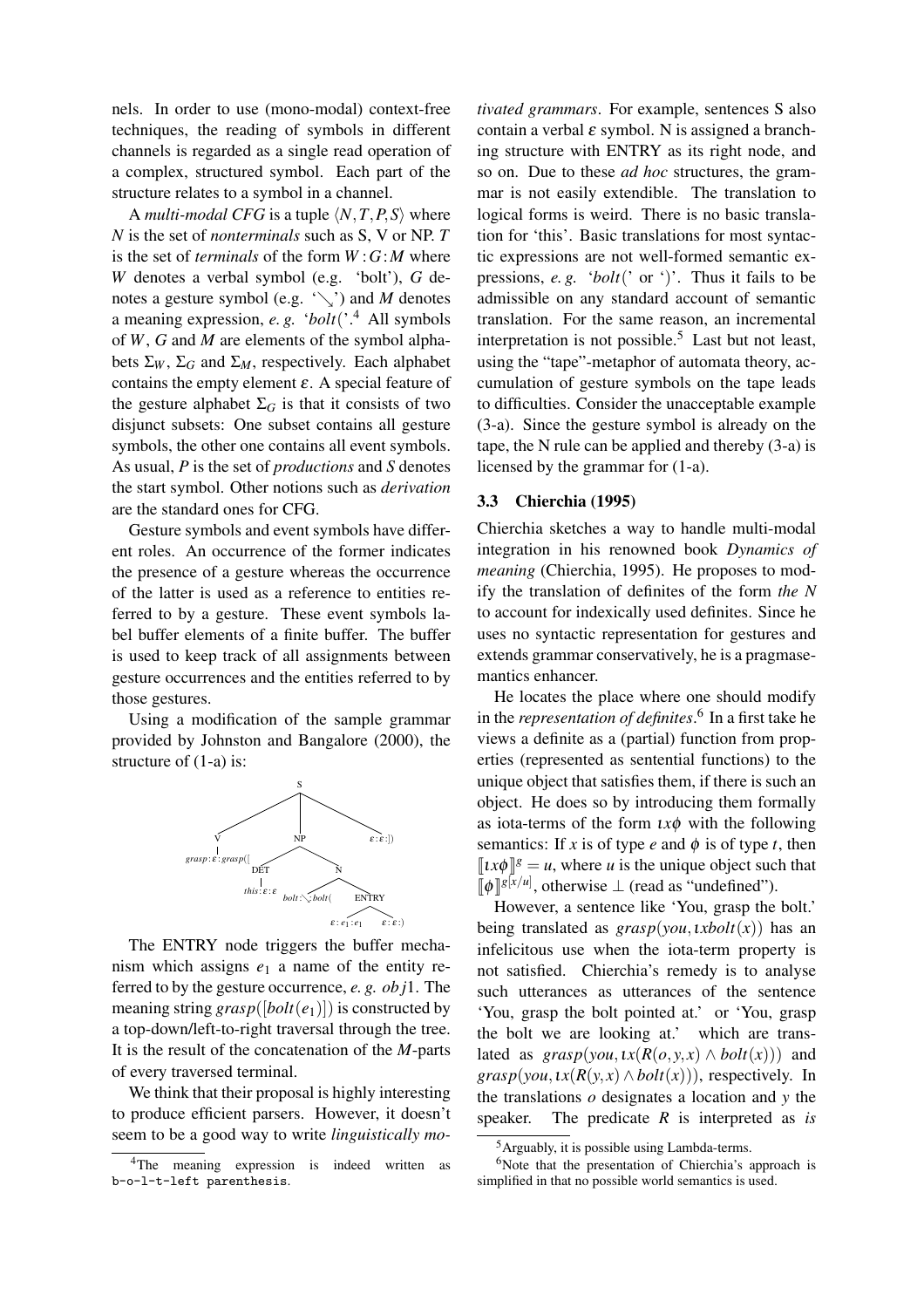*pointed at* ... *by* in the first translation and as *is looking at* in the second one.

Chierchia generalizes the translation of definites of the form *the* N to  $\iota x(R(y_1, y_2, \ldots, y_n, x) \wedge N(x))$ where  $R$ ,  $y_1$ ,  $y_2$ , ...,  $y_n$  are free variables. The context has to assign *R* an *n*-place function from the values of the pragmatic indices  $y_1, y_2, \ldots, y_n$  to *N*'s denotation. The indices  $y_1, y_2, \ldots, y_n$  are taken to be part of the logical form.

So, the propositional part of (1-a) is analysed as  $grasp(vou, \iota x(R(o, y, x) \wedge bolt(x)))$  in a context where *R*, *y* and *o* are as before.

Chierchia's proposal is interesting, since it is a conservative extension of existing theories. The change is local and restricted to the logical form of definites. Though, does it amount to a satisfactory account of integration? We think not, since his proposal neglects the syntactic properties of gestures. They are not given a syntactic representation and only appear in the context. Moreover, there is no explicit integration mechanism. It is not clear how information given by gestures is used to construct the assignment for *R*, *y* and *o*.

#### **3.4 Asher SDRT (2005)**

Asher  $(2002, 2005)^7$  sketches how SDRT can be extended to account for gestures. SDRT is a discourse representation theory modelling the semantics/pragmatics-interface. The theory itself is not committed to a particular grammar formalism and hence not to any specific syntax. Thus, the integration problem is approached by way of a pragmasemantic enhancer.

According to the SDRT account of definites, presuppositional information is distinguished from asserted information. The presupposed information of newly introduced definite NPs cannot simply be accommodated since an arbitrary object satisfying the conditions would not do for deictically used definites. It is proposed that definite descriptions introduce an underspecified relation, called *bridging relation*, between the referent and some other contextually given object, set to identity by default. In other words, such definites have to be *anchored* to some object in the non-linguistic context. Anchoring involves a *de re* attitude towards the object, some sort of *knowing how* needed to solve the conversational goals of the speaker. Anchoring requires linking an agent A's epistemic attitude to conversational goals. If an *Anchoring* relation between the presupposition of a definite  $\psi$  and some element in the discourse context exists for the agent A, he is supposed to have a computable means of getting to the referent of  $\psi$  from the present non-linguistic context of utterance under some given purpose  $\phi$ ; to capture this, a notion of *path* is defined. If the anchoring function of a deictically used definite is accepted by the participants in dialogue, they are assumed to mutually believe that the definite picks out the same object for them. Hence, anchoring amounts to coordination or alignment.

Applying Asher's new SDRT proposal to (1-a), the result of an apt multi-modal integration strategy under best-update is:



SDRT itself says nothing about multi-modal integration, though, it is part and parcel of it: The conceptual information of the gesture occurrence consists in the external anchoring of the discourse referent  $v_1$  to the object *a*, written as  $\langle v_1 = a \rangle$ . The presupposed information of (1-a) is represented in  $\pi_{1p}$ , the asserted one in  $\pi_{1a}$ . The bridging relation between *x* and *u* is resolved to identity and thus  $x = u$ . We assume a speech act theory style imperative semantics. Consequently, *Dir<sup>C</sup>* is to be read as 'C is commanded that ...' and  $\delta(grasp(C, x))$ in  $\pi_2$  is the action commanded, namely that agent C grasp *x*. Finally, the *Anchoring* relation holds between  $\pi_{1p}$  and  $\pi_{1a}$ . Thereby, *x* in  $\pi_2$  is externally anchored to *a*. 8

Asher's proposal is unique with regard to discourse modelling. However, gestures have no syntactic representation. It is not clear how the multimodal input is integrated. While the DRT construction algorithm can be used in principle, the construction problem remains unsolved in practice. For SDRT provides, "out of the box", neither

 $7$ We are grateful to Nicholas Asher for having taught us SDRT in the years 2003-2005 and for letting us work with unpublished SDRT material, especially Asher (2005).

<sup>8</sup>Observe that *Anchoring* is a subordinating discourse relation. Thereby, *x* in  $\pi_{1p}$  is accessible to *x* in  $\pi_2$ .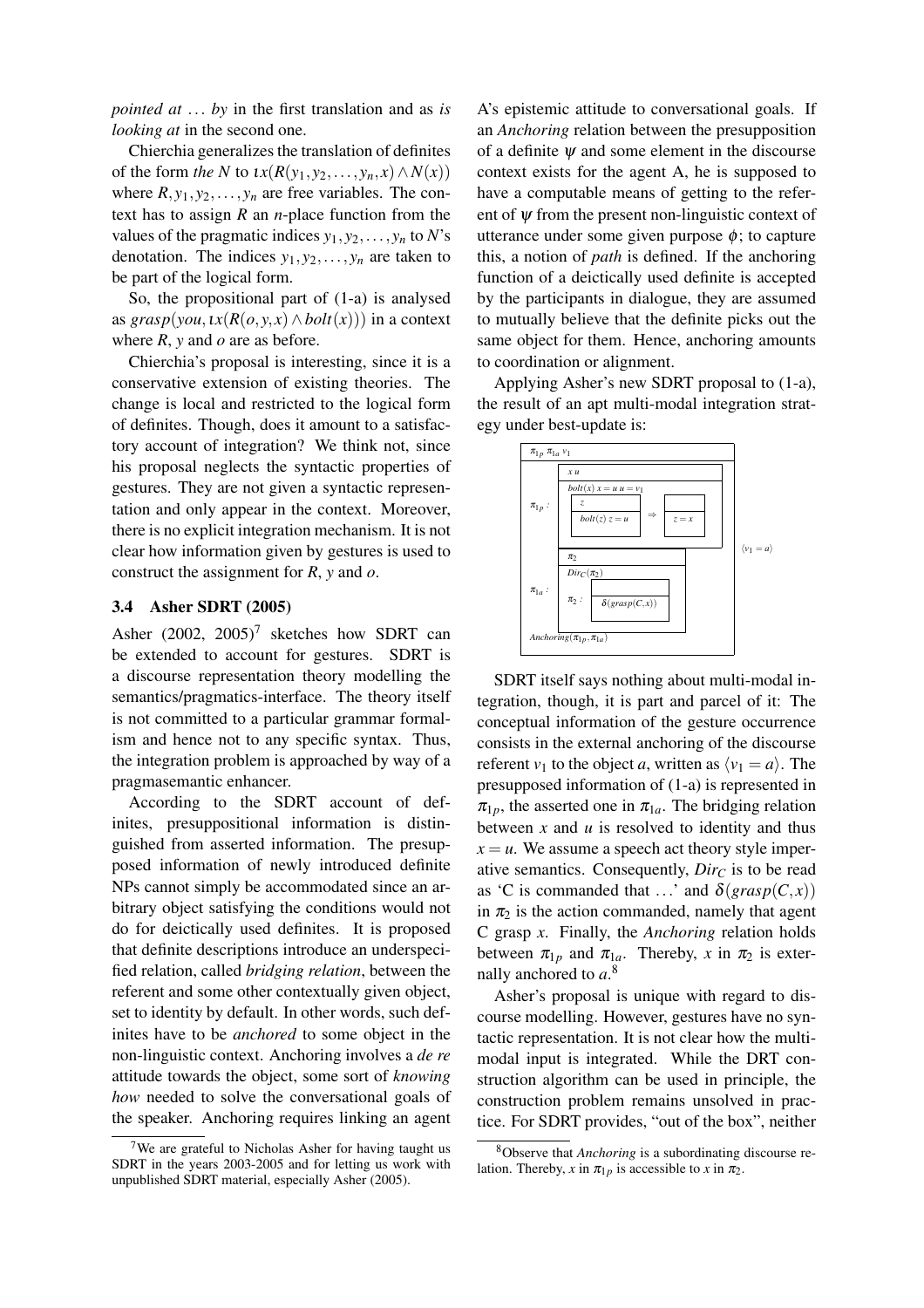an anphora resolution mechanism nor a construction algorithm for SDRSs.

### **3.5 Rieser LTAG (2005)**

In Rieser (2005)'s LTAG approach integration of demonstrations is handled by a grammar based interface. If, from the point of view of function, demonstrations are considered as words of a special kind, acting in a way like names, the lexicon of the interface has to be extended. It will encompass demonstration forms. In a similar way, syntax rules have to be added which allow for the combination of pointing and verbal expressions. Finally, gestural and verbal meanings have to be integrated in a compositional way. Here, interface modelling is based on LTAG (Joshi, 2004). This approach counts as a syntax radical. For verb valences in the interface are different from the usual ones. As a consequence, the denotation of verbs is also different.

**Extension of LTAG Syntax** We need additional structure in order to accommodate  $\setminus$  and its positions. The LTAG-format used works with a set of trees anchored by terminal elements and two rules, substitution and adjunction. Adjunction will not be used, it is mentioned here for reasons of generality.  $\setminus$  is considered as a terminal.

The relevant LTAG fragment is displayed in Fig. 1. (a) is the subject-less imperative rule. Elementary trees (b) and (b′ ) do service for two distinct pointing positions. They express that pointing is needed. (c) says that pointings function in a sense like NPs. (d) and (e) follow canonical CFG-rules.

**Syntax-semantics Integration** In order to achieve the syntax-semantics-integration we decorate all terminals with appropriate type-logical formulas.  $\beta$ -conversion is needed in order to model compositionality.<sup>9</sup>

grasp!:  $\lambda \Theta \lambda \Pi \lambda u(\Pi(\Theta(\lambda y \lambda v F_{dir}(grasp(u, v))))$  $\wedge$  (*v* = *y*))))) bolt :  $\lambda x \text{.}$   $\lambda x \text{.}$   $\lambda x \text{.}$  $\searrow$ :  $\lambda P_{\diagdown} P_{\diagdown} (a),...$ this :  $\lambda P \lambda Q \cdot Q(\iota x(P(x)))$ 

How do we arrive at the representation of *grasp!*? – The reasoning is as follows: The verb *grasp* needs two argument slots, since it is transitive. In the interface fusing together the definite description and the pointing which goes with it, we need an identity condition linking the object argument of grasp and the variable for the object pointed at. Since the pointing functions like an NP, we must use the formula interpreting *grasp!* in order to get the correct bindings.

**Computation of Meaning for (1-a)** As can be seen from (1)-(8) the account is compositional:

$$
\lambda \Theta \lambda \Pi \lambda u (\Pi (\Theta(\lambda y \lambda v F_{dir}(grasp(u, v) \land (v = y)))) \qquad (1)
$$
  

$$
\lambda P_{\searrow} P_{\searrow}(a)
$$

$$
\lambda \Pi \lambda u (\Pi (\lambda P_{\searrow}.P_{\searrow}(a)) \tag{2}
$$

$$
(\lambda y \lambda v F_{dir}(grasp(u, v) \land (v = y))))
$$

 $\lambda \Pi \lambda u(\Pi(((\lambda y \lambda v F_{dir}(grasp(u, v) \wedge (v = y)))(a))))$  (3)  $(\lambda \prod \lambda u(\prod((\lambda vF_{dir}(grasp(u,v) \wedge (v = a)))))))$ 

$$
(2P\lambda Q.Q(x(P(x)))\lambda xbold(x))
$$
 (4)

 $(\lambda \Pi \lambda u(\Pi((\lambda v F_{dir}(gray p(u, v) \wedge (v = a)))))))$ ( $\lambda Q. Q(\iota x (bolt(x))))$ ) (5)

$$
(\lambda u((\lambda \mathcal{Q} \mathcal{Q}(\iota x(bolt(x))))\tag{6}
$$

$$
(\lambda v F_{dir}(grayp(u, v) \land (v = a))))
$$
\n(6)

$$
(\lambda u(((F_{dir}(grasp(u,(ix(bolt(x))))\land ((ix(bolt(x))))=a))))\tag{7}
$$

$$
F_{dir}(grasp(you,(\iota x(bolt(x)))) \wedge ((\iota x(bolt(x)))) = a) \quad (8)
$$

(8) is the result from  $\beta$ -reducing *u* in (7) with the indexical *you*.

## **4 Open Research Problems**

The research on multi-modal integration (MMI) is still in its infancy. Therefore, basic empirical, methodological and theoretical issues have been hardly discussed. In this section we want to comment upon the following issues on the research agenda: Inverting the methodology for multimodal integration, motivation for a dynamic semantics approach, separation of presuppositional and assertional information, underspecification, restrictions of  $\searrow$  under embedding, interaction of  $\searrow$  with subsentential utterances, and interaction with iconic and emblematic gestures. These topics are treated in turn below.

As can be seen from the HPSG-approach and the LTAG proposal for MMI verbal expressions receive primary status on the modelling side and gesture is then added. One could also use the converse methodology, giving gesture primary relevance and adding language. It would drastically change the semantic role of gesture.

All the approaches discussed in this paper used static semantics, except Asher and Chierchia.

 $9$ In a way the strategy taken is similar to Lewis (1970) interpretation of PSG with formulas of intensional logic.